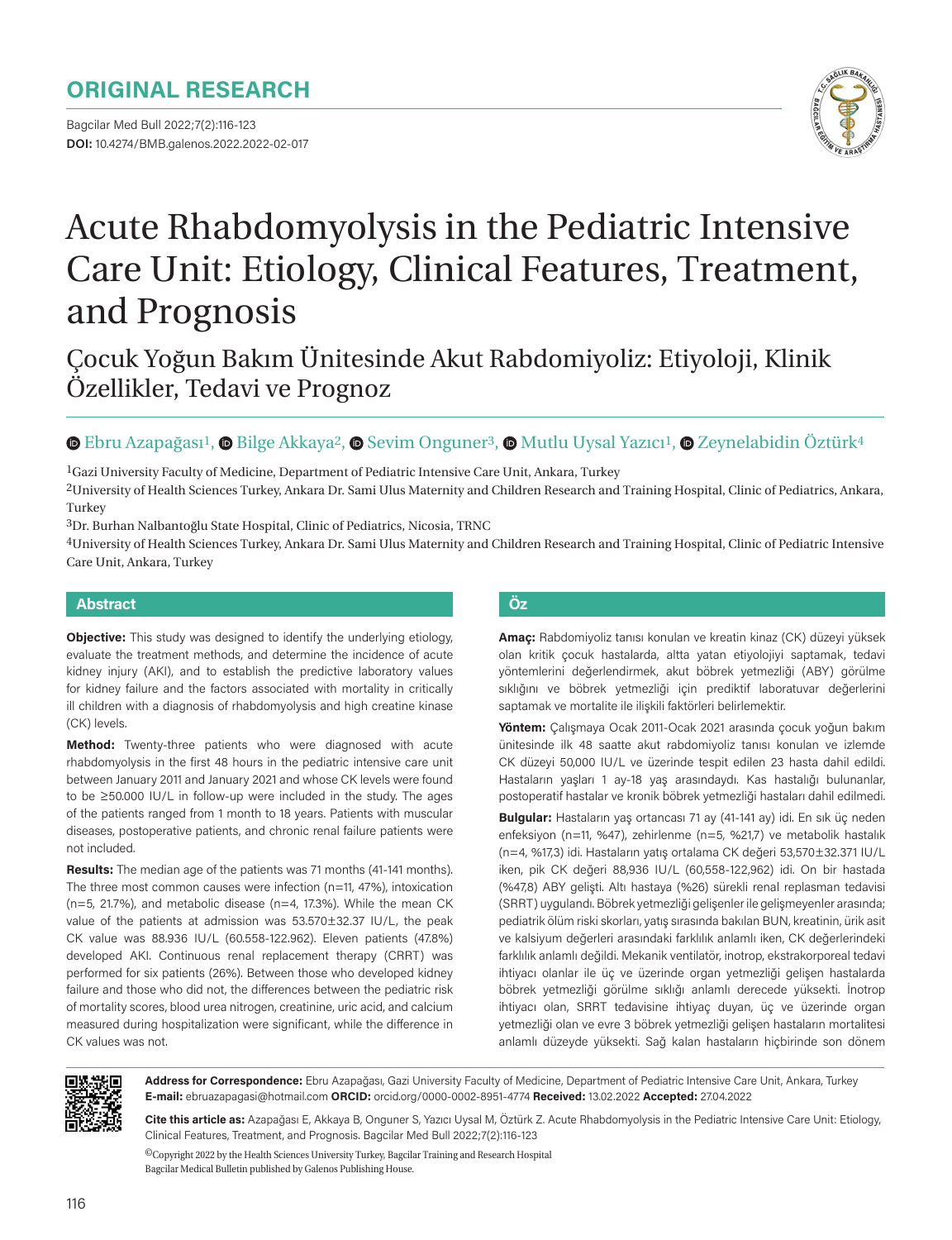## **Abstract Öz**

The incidence of kidney failure was significantly higher in patients who needed mechanical ventilation, inotrope administration, or extracorporeal therapy and in patients with three or more organ failures. Mortality was significantly higher in patients who needed inotropes or CRRT, had three or more organ failures, or developed stage 3 kidney failure. End-stage kidney failure was not observed in any of the surviving patients. Four patients (17.4%) included in the study died. The relationship between mortality and peak CK elevation was not significant.

**Conclusion:** The prognosis of rhabdomyolysis is related to the underlying etiology and comorbid conditions. Early aggressive fluid therapy positively affects the course of the disease.

**Keywords:** Acute kidney injury, creatinine kinase, mortality, pediatric intensive care, prognosis, rhabdomyolysis

böbrek yetmezliği görülmedi. Çalışmaya dahil edilen dört hasta (%17,4) öldü. Mortalite ile pCK yüksekliği arasındaki ilişki anlamlı değildi.

**Sonuç:** Rabdomiyolizin prognozu altta yatan etiyoloji ve komorbid durumlar ile ilişkilidir. Erken agresif sıvı tedavisi hastalığın seyrini olumlu yönde etkilemektedir.

**Anahtar kelimeler:** Akut böbrek yetmezliği, çocuk yoğun bakım, kreatinin kinaz, mortalite, prognoz, rabdomiyoliz

# **Introduction**

Rhabdomyolysis is a condition that occurs when creatine kinase (CK) and myoglobin are released into the circulation as a result of damage to the skeletal muscle by traumatic or non-traumatic biological, physical, and toxic causes (1). Myoglobin toxicity can cause tubular damage (2,3). The most common causes of rhabdomyolysis in children are viral myositis and trauma, while less common causes include neonatal metabolic diseases, drug toxicity, and inflammatory conditions (2). While the disease may be asymptomatic, it may also cause consequences of varying severity ranging from myoglobinuria to acute kidney injury (AKI) (4). While the incidence of AKI is 10-50%, the mortality rate has been reported as 7-80% (3).

In the diagnosis of rhabdomyolysis, the absence of erythrocytes in the urine despite darkening of the urine color, CK levels at least five times normal, hyperphosphatemia, hyperkalemia, and hypocalcemia are important criteria (4).

This study aimed to identify the underlying etiology, evaluate the treatment modalities, and determine the incidence of AKI and predictive laboratory values for kidney failure as well as to determine the factors associated with mortality in critically ill patients who were hospitalized in the pediatric intensive care unit with a diagnosis of acute rhabdomyolysis and CK level of ≥50.000 IU/L in follow-up.

# **Materials and Methods**

Twenty-three patients, who were diagnosed with acute rhabdomyolysis in the first 48 hours in the pediatric intensive care unit between January 2011 and January 2021 and whose CK levels were found to be ≥50.000 IU/L in follow-up, were included in the study. The ages of the patients ranged from 1 month to 18 years. The study was designed as a retrospective study.

We obtained Ethics Committee approval from our hospital's Medical Specialization Education Board for the study (number: 2020-KAEK-141/264, protocol no: E-21/12-257).

Rhabdomyolysis was diagnosed based on medical history and laboratory findings including elevated serum CK levels  $of > 1000$  III/L.

Age, sex, laboratory parameters, underlying etiologies, presence of chronic diseases, inotrope and mechanical ventilation needs, treatment method, extracorporeal treatments, renal replacement therapies, length of stay in the intensive care unit and the hospital, pediatric risk of mortality (PRISM) score, organ failure, survival, and prognosis were recorded for all patients included in the study.

Extracorporeal treatments included extracorporeal membrane oxygenation (ECMO), therapeutic plasma exchange (TPE), and renal replacement therapy.

Renal replacement therapies were classified as peritoneal dialysis, hemodialysis, and continuous renal replacement therapy (CRRT).

Laboratory parameters including serum blood urea nitrogen (BUN), creatinine, aspartate transaminase (AST), alanine transaminase (ALT), uric acid, sodium (Na), potassium (K), calcium (Ca), phosphorus (P), urine microscopy, metabolic tests, pH and bicarbonate values, and CK levels were recorded at the time of diagnosis and during the peak time.

Serum and urinary myoglobin are not routinely assessed at our hospital.

AKI was defined as an increase in creatinine clearance of 50% or more within 7 days, or an increase of 0.3 g/dL in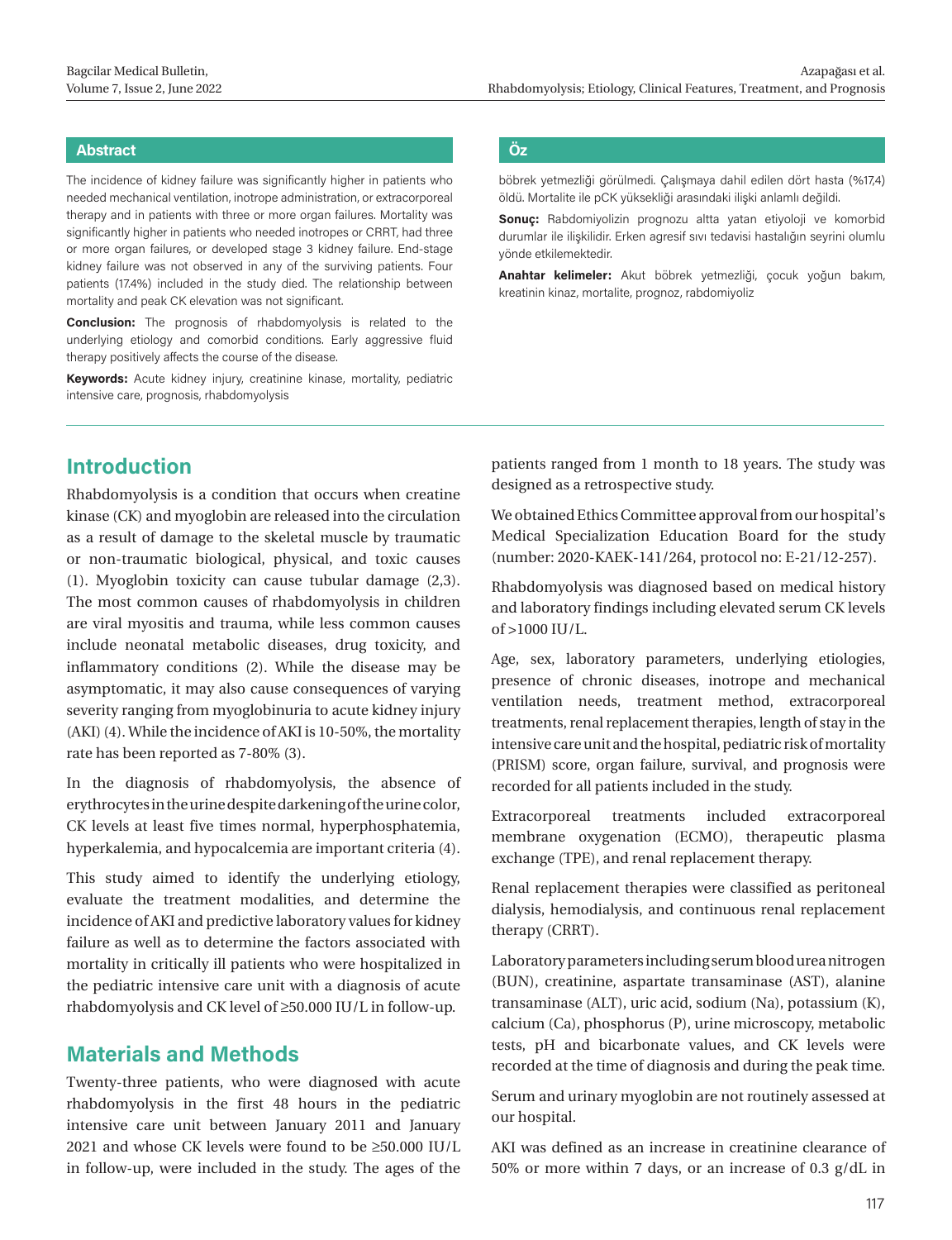serum creatinine in 2 days, or patients becoming oliguric for more than 6 hours (5). The kidney disease: Improving Global Outcomes (KDIGO) guidelines were used to define the stages of AKI (6). The KDIGO stages are shown in Table 1.

Metabolic acidosis was defined as having a pH level below 7.25 while partial  $\rm CO_2$  pressure was 35-45 mmHg. Applied medical treatments were recorded.

Since our hospital is not a trauma center, only patients with elevated CK levels due to non-traumatic reasons were included in the study.

Patients with muscular diseases such as muscular dystrophy, postoperative patients, patients with chronic kidney failure, and patients whose files could not be accessed were not included in the study.

### **Statistical Analysis**

Statistical analysis was performed with IBM SPSS Statistics 22.0. In the evaluation of the data, frequencies and percentages were given for qualitative data. For quantitative data, descriptive statistical methods were applied to obtain an arithmetic mean for data with normal distribution and a median  $(25<sup>th</sup>-75<sup>th</sup>$  percentile) for those without standard deviation. The Kolmogorov-Smirnov and Shapiro-Wilk tests were used to identify normally distributed data. The chisquare test or Fisher's Exact test was employed to compare qualitative data between the groups. In comparisons between two independent groups, the Student's t-test (paired samples) was used for data with normal distribution and the Mann-Whitney U test was used for data with nonnormal distribution. Degrees of relationship between variables were evaluated with the Spearman correlation

| Table 1. Proposed KDIGO staging of AKI (6) |                                                                                                                                                                                              |                                                          |  |  |  |
|--------------------------------------------|----------------------------------------------------------------------------------------------------------------------------------------------------------------------------------------------|----------------------------------------------------------|--|--|--|
| <b>Stage</b>                               | <b>Serum creatinine</b>                                                                                                                                                                      | Urine output                                             |  |  |  |
| 1                                          | 1.5-1.9 times baseline<br>or<br>≥0.3 mg/dL (≥26.5 µmol/L) increase                                                                                                                           | <0.5 mL/kg/h for<br>6-12 h                               |  |  |  |
| 2                                          | 2.0-2.9 times baseline                                                                                                                                                                       | $<$ 0.5 mL/kg/h for<br>$\geq$ 12 h                       |  |  |  |
| 3                                          | 3 times baseline<br>or<br>$\geq$ 4.0 mg/dL( $\geq$ 353.6 µmol/L) increase<br>or<br>initiation of RRT<br>or<br>in patients<18 years a decrease in<br>GFR<br>$<$ 35 mL/min/1.73 m <sup>2</sup> | $<$ 0.3 mL/kg/h for<br>$\geq$ 24 h<br>or<br>anuria >12 h |  |  |  |

KDIGO: Kidney disease: Improving global outcomes, AKI: Acute kidney injury, RRT: Renal replacement therapy, GFR: Glomerular filtration rate

analysis. All statistical calculations were evaluated at 95% confidence intervals and at a significance level of p<0.05.

# **Results**

Twenty-three patients were included in the study and 47.8% (n=11) of the patients were female. The median age of the patients was 71 months (41-141 months) and the mean PRISM score was 16.50±10.6.

The most important underlying cause was infection. Eleven patients had symptoms and signs of viral or bacterial infection before the diagnosis of rhabdomyolysis. The detected viral agents were adenovirus, influenza, and bocavirus. Four patients were admitted to the intensive care unit with severe septic shock. Gram-negative agents were shown in two of these cases, while agents could not be identified in the other two cases.

Five patients had acute rhabdomyolysis due to intoxication. While drug poisoning was the cause in four cases of patients hospitalized for this reason, the cause was mushroom poisoning in one case. Drugs causing rhabdomyolysis by intoxication were metformin, selective serotonin reuptake inhibitor, Ca channel blocker, and weight loss pills taken together with a salbutamol inhaler capsule. The patient taking metformin was also in a state of diabetic ketoacidosis. Carnitine palmitoyl transferase II deficiency (CPT II) was detected in three cases and very long-chain fatty acid dehydrogenase deficiency (VLCAD) was found in one case. The three patients' underlying causes were status epilepticus, out-of-hospital cardiac arrest, and hypokalemia secondary to Bartter syndrome.

Thirteen patients (56.5%) needed mechanical ventilation. The median duration of mechanical ventilator was 2 days (0-20 days).

Demographic information, clinical features, renal findings, and hospital details of the patients are summarized in Table 2.

While the mean CK value of the patients at admission was 53.570±32.371 IU/L, the peak CK value was 88.936 IU/L (60.558-122.962). While CK values peaked on day 2 (1-3) of hospitalization, they returned to normal in 13.60±5.38 days.

CK levels at the diagnosis and at the peak time are shown in Table 3.

Fourteen (60.8%) patients had black/tea-colored urine. No erythrocytes were detected in the microscopy results of the patients who had a positive blood reaction in urinalysis.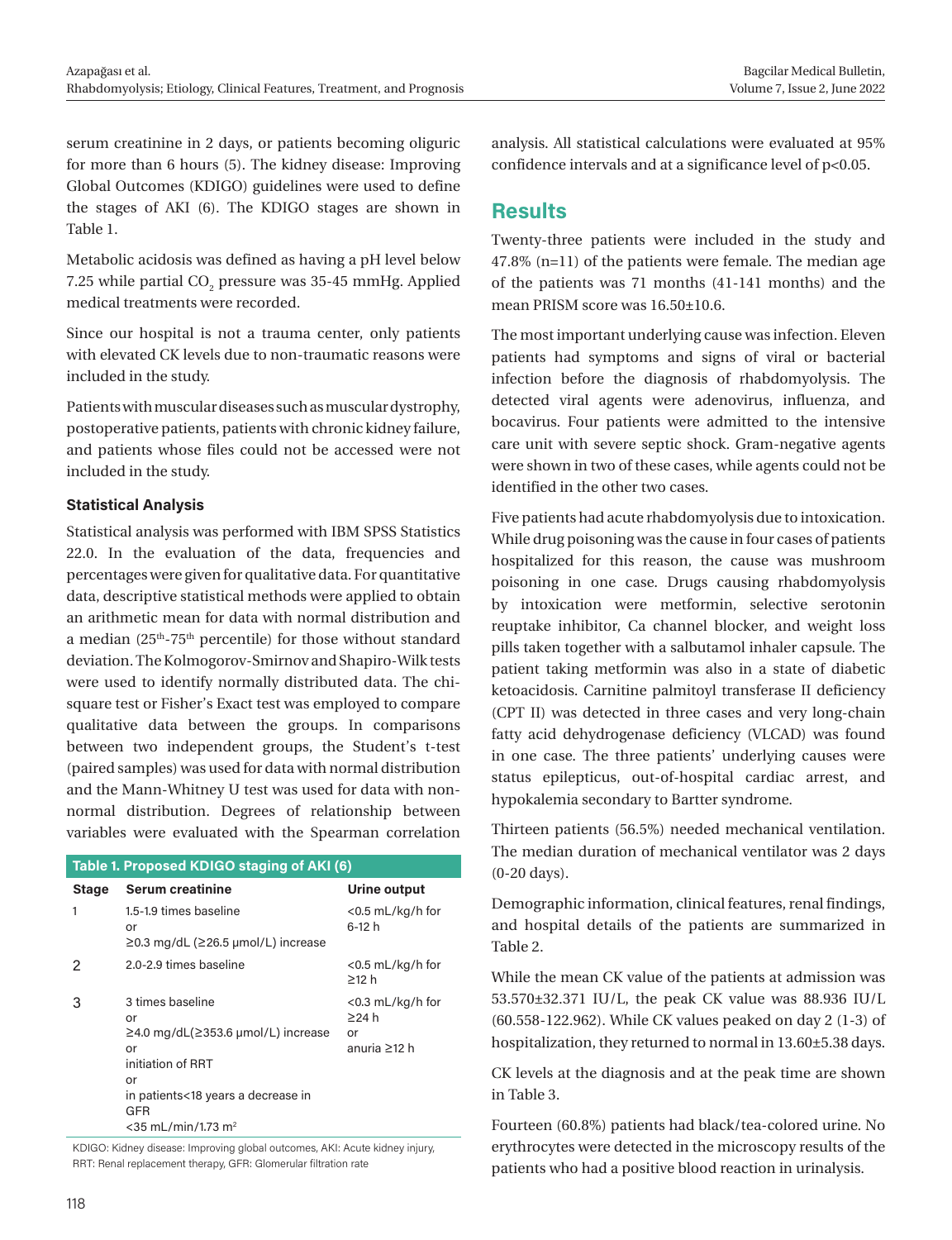#### **Table 2. Demographic, clinical, renal, and hospital data of patients**

| <b>Parameters</b>                    | n              | %        |  |  |  |
|--------------------------------------|----------------|----------|--|--|--|
| <b>Demographic information</b>       |                |          |  |  |  |
| Number of patients                   | 23             |          |  |  |  |
| Female                               | 11             | 47.8     |  |  |  |
| Age (at diagnosis), months           | 70 (41-141)    |          |  |  |  |
| Underlying disease                   | 11             | 47.8     |  |  |  |
| <b>Primary diagnosis</b>             |                |          |  |  |  |
| Intoxication                         | 5              | 21.7     |  |  |  |
| Infection                            | 11             | 47.8     |  |  |  |
| Metabolic disease                    | 4              | 17.4     |  |  |  |
| Other                                |                |          |  |  |  |
| Bartter syndrome-hypokalemia         | 1              | 4.3      |  |  |  |
| Status epilepticus                   | 1              | 4.3      |  |  |  |
| Out-of-hospital arrest               | 1              | 4.3      |  |  |  |
| <b>Clinical details</b>              |                |          |  |  |  |
| Inotrope/vasoactive agent            | 10             | 43.5     |  |  |  |
| 2 or more organ failures             | 14             | 60.9     |  |  |  |
| Dark urine                           | 14             | 60.9     |  |  |  |
| <b>Mechanical ventilation</b>        | 13             | 56.5     |  |  |  |
| Extracorporeal therapy               |                |          |  |  |  |
| <b>ECMO</b>                          | 1              | 4.3      |  |  |  |
| Therapeutic plasma exchange          | 4              | 17.3     |  |  |  |
| <b>Renal findings</b>                |                |          |  |  |  |
| Acute kidney injury                  |                |          |  |  |  |
| Stage 1                              | $\Omega$       | $\Omega$ |  |  |  |
| Stage 2                              | $\mathfrak{p}$ | 8.7      |  |  |  |
| Stage 3                              | 9              | 39.1     |  |  |  |
| Continuous renal replacement therapy | 6              | 26       |  |  |  |
| Chronic kidney disease               | 0              | 0        |  |  |  |
| <b>Hospital details</b>              |                |          |  |  |  |
| Intensive care unit stay, days       | $6*(3-25)$     |          |  |  |  |
| Hospital stay, days                  | $13*(8-42)$    |          |  |  |  |
| Mortality                            | 4              | 17.3     |  |  |  |

ECMO: Extracorporeal membrane oxygenation, \* 25<sup>th</sup> percentile-75<sup>th</sup> percentile

A statistically significant and moderate positive correlation was found between creatinine values at the time of hospitalization and creatinine value at the peak CK time (r=0.565, p<0.05). However, no statistically significant relationship was found between peak CK and organ failure, need for inotropes, need for CRRT, or mortality.

Eleven patients (47.8%) developed AKI. Only two patients (18.1%) were experiencing stage 2 renal failure, while the remaining nine patients (29.7%) were in stage 3 renal failure. Six patients (26%) needed CRRT.

#### **Table 3. Laboratory parameters of all patients at hospitalization and pCK**

| <b>During diagnosis</b>    | <b>Result</b>        |
|----------------------------|----------------------|
| <b>During pCK</b>          |                      |
| CK (IU/L)                  | 53570.91±32371.10    |
| pCK (IU/L)                 | 88936 (60558-122962) |
| Creatinine (mg/dL)         | $0.76(0.56-1.51)$    |
| pCK creatinine (mg/dL)     | $0.72(0.50-1.20)$    |
| AST(IU/L)                  | 1334.26±1234.55      |
| pCK AST (IU/L)             | 2651.78±1590.11      |
| ALT(IU/L)                  | 314 (78-701)         |
| pCK ALT (IU/L)             | 802 (431-1386)       |
| BUN (mg/dL)                | 16 (11-44)           |
| pCK BUN (mg/dL)            | 16 (11-34)           |
| Sodium                     | 141,61±7.27          |
| pCK sodium                 | 140 (137-148)        |
| Potassium                  | $4.49 \pm 1.23$      |
| pCK potassium              | 3.90 (3.38-4.30)     |
| Calcium                    | $8.23 \pm 1.08$      |
| pCK calcium                | $8.36 \pm 1.15$      |
| Phosphorus                 | $5.54 \pm 2.64$      |
| pCK phosphorus             | 4.40 (3.00-5.10)     |
| Uric acid (mg/dL)          | 6.40 (3.50-13.70)    |
| pCK peak uric acid (mg/dL) | 4.10 (2.80-9.50)     |
| рH                         | 7.29±0.18            |
| Bicarbonate (mEq/L)        | 19.06±6.95           |

CK: Creatinine kinase, pCK: Peak creatinine kinase, BUN: Blood urea nitrogen, AST: Aspartate amino transferase, ALT: Alanine amino transferase, data are presented as mean ± standard deviation

While the differences between PRISM scores and BUN, creatinine, uric acid, and Ca values measured during hospitalization between patients with and without kidney failure were statistically significant (p<0.05), the difference in CK values was not statistically significant (p>0.05). The incidence of renal failure was significantly higher in patients who needed mechanical ventilation, inotrope administration, and extracorporeal treatments and in patients with three or more organ failures compared to the other group (p<0.05).

The clinical and laboratory findings of patients with and without renal failure are shown in Table 4, 5.

The routine treatment protocol was  $2500-3000$  mL/m<sup>2</sup> of intravenous hydration (crystalloid solution), sodium bicarbonate treatment of more than 40 mEq/L in solution, diuretics for patients with low urine output, and CRRT for patients with oliguria or hypervolemia. The targeted urine output was 3-4 mL/kg/h. Electrolyte and acid-base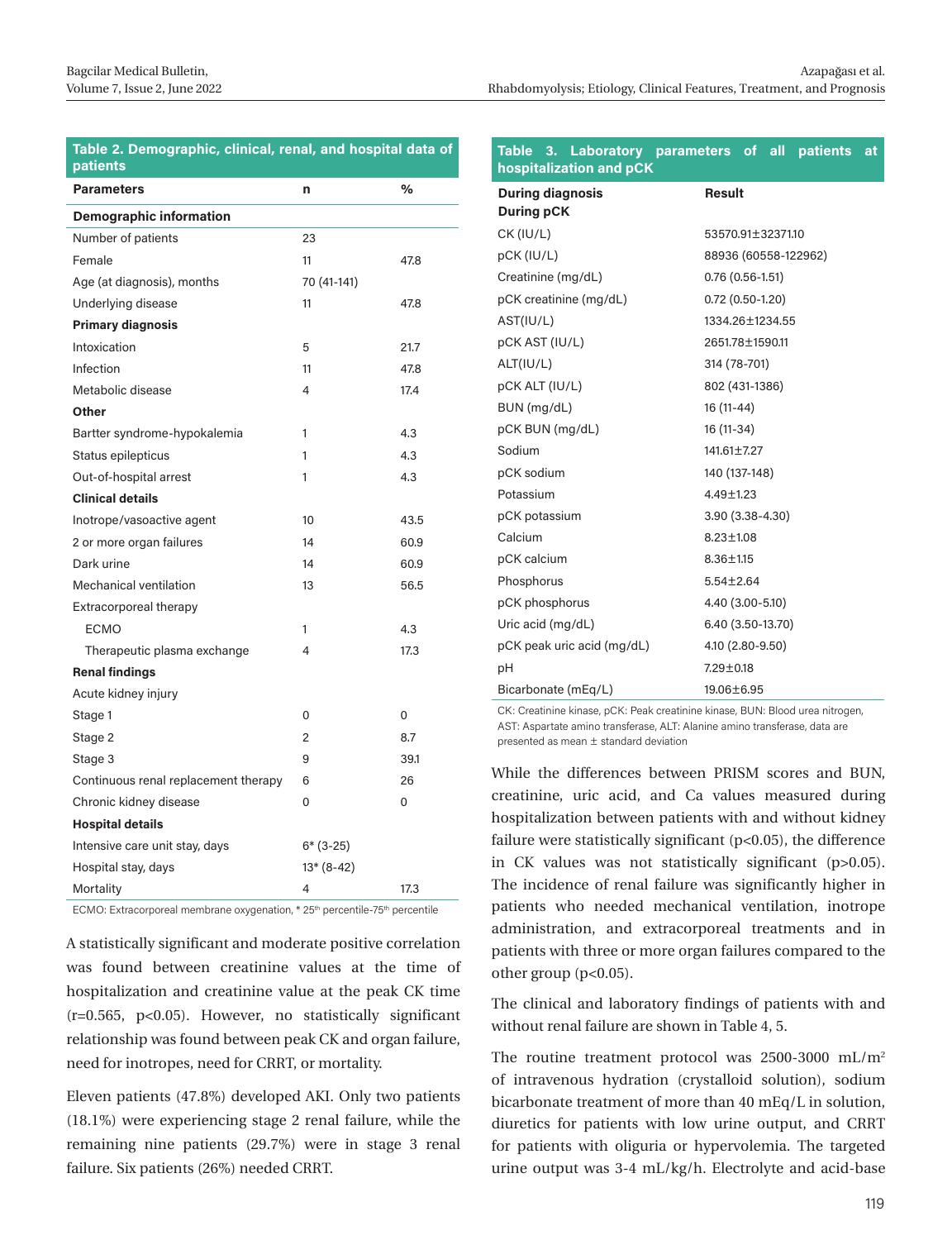|                              | Table 4. Comparisons of laboratory findings, age, hospital data, and PRISM between AKI and non-AKI groups<br>Non-AKI $(n=12)$<br>$AKI(n=11)$<br>t/Standardized test<br>p<br>statistic<br>0.852<br>0.189<br>88.67±67.46*<br>93.82±62.76<br>$0.002***$<br>$9.22 \pm 8.07*$<br>3.781<br>23.78±8.26 |                                      |          |              |  |  |
|------------------------------|-------------------------------------------------------------------------------------------------------------------------------------------------------------------------------------------------------------------------------------------------------------------------------------------------|--------------------------------------|----------|--------------|--|--|
| <b>Parameters</b>            |                                                                                                                                                                                                                                                                                                 |                                      |          |              |  |  |
| Age                          |                                                                                                                                                                                                                                                                                                 |                                      |          |              |  |  |
| <b>PRISM</b>                 |                                                                                                                                                                                                                                                                                                 |                                      |          |              |  |  |
| Diagnosis CK (IU/L)          | 61653.50±35188.42*                                                                                                                                                                                                                                                                              | 44753.55±27917.58                    | $-1.268$ | 0.219        |  |  |
| Peak CK (IU/L)               | 87138.00<br>$(65591.00-11383.50)$ **                                                                                                                                                                                                                                                            | 93105.00<br>$(60558.00 - 154200.00)$ | $-0.677$ | 0.525        |  |  |
| Diagnosis BUN (mg/dL)        | 12.67±4.27*                                                                                                                                                                                                                                                                                     | 40.45±23.18                          | 3.915    | $0.003***$   |  |  |
| Diagnosis creatinine (mg/dL) | $0.60 \pm 0.14*$                                                                                                                                                                                                                                                                                | $2.20 \pm 1.59$                      | 3.328    | $0.007***$   |  |  |
| Diagnosis uric acid (mg/dL)  | $3.60 \pm 1.64*$                                                                                                                                                                                                                                                                                | 13.65±4.20                           | 7.380    | $< 0.001***$ |  |  |
| Diagnosis AST (IU/L)         | 1806.42±1224.10*                                                                                                                                                                                                                                                                                | 819.18±1070.25                       | $-2.051$ | 0.053        |  |  |
| Diagnosis ALT (IU/L)         | 474.00 (250.00-872.50)                                                                                                                                                                                                                                                                          | 103.00 (26.00-445.00)                | 1.969    | 0.051        |  |  |
| Diagnosis sodium (mEq/L)     | 138,83±5,97*                                                                                                                                                                                                                                                                                    | 144.64±7.61                          | 2.045    | 0.054        |  |  |
| Diagnosis potassium (mEq/L)  | $4.15 \pm 0.86*$                                                                                                                                                                                                                                                                                | 4.87±1.49                            | 1.434    | 0.166        |  |  |
| Diagnosis phosphorus (mg/dL) | 4.64±2.07*                                                                                                                                                                                                                                                                                      | $6.34 \pm 2.94$                      | 1.436    | 0.169        |  |  |
| Diagnosis calcium (mg/dL)    | $8.67 \pm 1.06*$                                                                                                                                                                                                                                                                                | 7.75±0.93                            | $-2.189$ | $0.040***$   |  |  |
| Intensive care stay duration | 5.00 (3.00-15.00)**                                                                                                                                                                                                                                                                             | 13.00 (4.00-42.00)                   | $-1.174$ | 0.260        |  |  |
| Hospital stay duration       | $9.50(8.00-20.00)$ **                                                                                                                                                                                                                                                                           | 25.00 (7.00-42.00)                   | $-0.955$ | 0.347        |  |  |

AKI: Acute kidney injury, CK: Creatinine kinase, BUN: Blood urea nitrogen, AST: Aspartate aminotransferase, ALT: Alanine amino transferase, PRISM: Pediatric risk of mortality score, \*data are presented as mean ± standard deviation or median (25<sup>th</sup>-75<sup>th</sup> percentile), continuous variables were compared with a student t-test. \*\*Data are presented as median (25<sup>th</sup> and 75<sup>th</sup> percentiles). Continuous variables were compared with the Mann-Whitney U test. \*\*\*Statistically significant values (p<0.05)

disturbances were treated. None of the patients underwent hemodialysis or peritoneal dialysis.

End-stage renal disease was not observed in any of the surviving patients.

Four patients (17.4%) included in the study died. The relationship between mortality and peak CK elevation was not statistically significant (p>0.05). However, the mortality rates among patients who needed inotropes, needed CRRT, had three or more organ failures, or developed stage 3 renal failure were statistically significantly higher (p<0.05) (Table 6).

# **Discussion**

Rhabdomyolysis is a syndrome that occurs due to skeletal muscle damage that disrupts the integrity of the sarcolemma (3). An increase in serum CK level is the most typical indicator of muscle damage (7).

Pediatric studies show that not only trauma but also infections are a common cause of rhabdomyolysis. A previous report found that infections accounted for 59.5% of the causes of pediatric rhabdomyolysis (8). Wu et al. (9) reported that viral myositis accounted for more than half of all cases of pediatric rhabdomyolysis, and physical exertion and seizure were the second and third most

common reasons, respectively. Kim et al. (10) reported that respiratory tract infection and seizure were the most common causes of rhabdomyolysis. Trauma patients were not included in our study and the three most common causes were infection (n=11, 47%), intoxication (n=5, 21.7%), and metabolic disease (n=4, 17.3%), respectively.

In the diagnosis of rhabdomyolysis, myoglobin elevation is helpful. However, the diagnostic necessity of measuring myoglobin levels in the urine and serum is controversial because although myoglobin rises before the CK level, its half-life is quite short (1-3 hours). Therefore, it is likely to give false negatives (11). Although the blood reaction is positive in urinalysis, the absence of erythrocytes in microscopy supports myoglobinuria (11). The urine and serum myoglobin levels could not be studied in the present study. However, the absence of erythrocytes in the microscopy of patients with black urine output and positive urine blood reaction were accepted as supporting findings for myoglobinuria.

The CK level begins to rise within 12 hours after the initial injury, reaches its peak in about 2 days, and usually returns to normal within 6-10 days in most cases (11). In the present study, the peak value of CK was obtained on the 2<sup>nd</sup> day and returned to normal in approximately 14 days.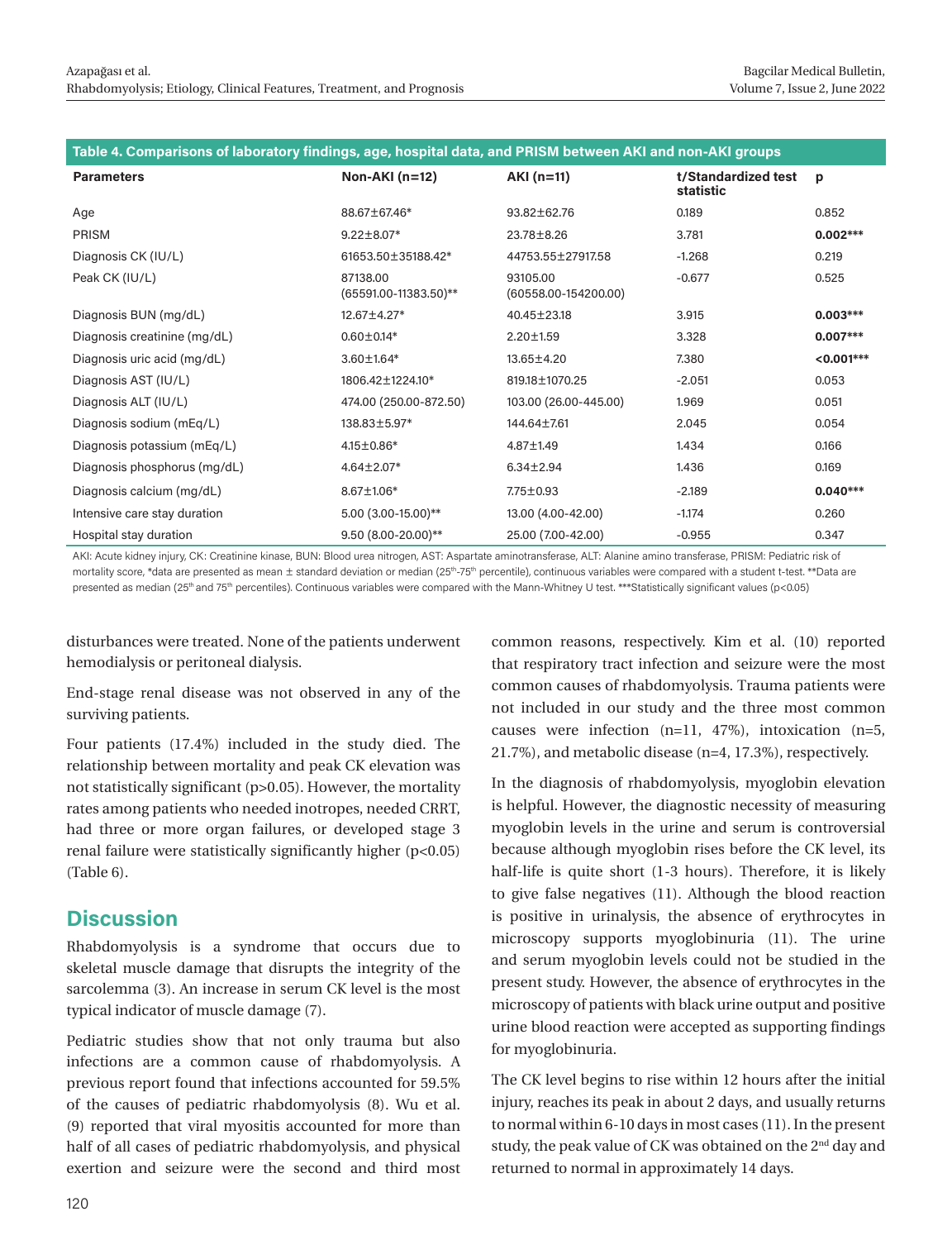| Table 5. Comparison of risk factors for groups with and without kidney injury |                          |                          |                           |                              |                |                          |
|-------------------------------------------------------------------------------|--------------------------|--------------------------|---------------------------|------------------------------|----------------|--------------------------|
| <b>Parameters</b>                                                             | No kidney injury (n=12)  |                          | Kidney injury (n=11)      |                              | $\mathsf{X}^2$ | p                        |
|                                                                               | n                        | (%)                      | n                         | (% )                         |                |                          |
| Sex                                                                           |                          |                          |                           |                              | 3.569          | 0.059                    |
| Female                                                                        | 8                        | (66.7)                   | 3                         | (27.3)                       |                |                          |
| Male                                                                          | 4                        | (33.3)                   | 8                         | (72.7)                       |                |                          |
| <b>Diagnosis</b>                                                              |                          |                          |                           |                              | 4.455          | 0.238                    |
| Intoxication                                                                  | $\overline{c}$           | (16.7)                   | $\ensuremath{\mathsf{3}}$ | (27.3)                       |                |                          |
| Metabolic disease                                                             | 4                        | (33.3)                   | $\centerdot$              | $\qquad \qquad \blacksquare$ |                |                          |
| Infectious (viral-bacterial)                                                  | 5                        | (41.7)                   | 6                         | (54.5)                       |                |                          |
| Other                                                                         | $\mathbf{1}$             | (8.3)                    | $\overline{c}$            | (18.2)                       |                |                          |
| <b>Underlying disease</b>                                                     |                          |                          |                           |                              | 0.048          | 0.827                    |
| Yes                                                                           | 6                        | (50.0)                   | 5                         | (45.5)                       |                |                          |
| No                                                                            | 6                        | (50.0)                   | 6                         | (54.5)                       |                |                          |
| <b>MV</b>                                                                     |                          |                          |                           |                              | 5.490          | 0.036                    |
| Yes                                                                           | 4                        | (33.3)                   | 9                         | (81.8)                       |                |                          |
| No                                                                            | 8                        | (66.7)                   | $\overline{2}$            | (18.2)                       |                |                          |
| Inotropes                                                                     |                          |                          |                           |                              | 7.340          | 0.012                    |
| Yes                                                                           | $\overline{c}$           | (16.7)                   | 8                         | (72.7)                       |                |                          |
| No                                                                            | 10                       | (83.3)                   | 3                         | (27.3)                       |                |                          |
| <b>Extracorporeal therapy</b>                                                 |                          |                          |                           |                              | 10.977         | 0.001                    |
| Yes                                                                           | $\qquad \qquad -$        | $\overline{\phantom{a}}$ | 7                         | (63.6)                       |                |                          |
| No                                                                            | 12                       | (100.0)                  | 4                         | (36.4)                       |                |                          |
| <b>Extracorporeal therapy method</b>                                          |                          |                          |                           |                              |                | $\overline{\phantom{a}}$ |
| CRRT                                                                          |                          |                          | $\overline{2}$            | (28.6)                       |                |                          |
| Plasma exchange                                                               |                          |                          | $\mathbf{1}$              | (14.3)                       |                |                          |
| ECMO                                                                          |                          |                          | $\overline{\phantom{a}}$  | $\overline{\phantom{a}}$     |                |                          |
| Multiple                                                                      |                          |                          | 4                         | (57.1)                       |                |                          |
| <b>CRRT</b>                                                                   |                          |                          |                           |                              | 8.856          | 0.005                    |
| Yes                                                                           | $\overline{a}$           |                          | $6\,$                     | (54.5)                       |                |                          |
| No                                                                            | 12                       | (100.0)                  | 5                         | (45.5)                       |                |                          |
| End-stage kidney injury in surviving patients                                 |                          |                          |                           |                              |                | < 0.001                  |
| Yes                                                                           | $\overline{\phantom{a}}$ |                          |                           | $\overline{\phantom{a}}$     |                |                          |
| No                                                                            | 12                       | (100.0)                  | 7                         | (100.0)                      |                |                          |
| Number of organ failures                                                      |                          |                          |                           |                              | 15.653         | < 0.001                  |
| No organ failure                                                              | 7                        | (58.3)                   | $\overline{a}$            | $\overline{\phantom{m}}$     |                |                          |
| 1 organ failure                                                               | 1                        | (8.3)                    | $\mathbf{1}$              | (9.1)                        |                |                          |
| 2 organ failures                                                              | 4                        | (33.3)                   | $\overline{c}$            | (18.2)                       |                |                          |
| 3 or more organ failures                                                      |                          |                          | 8                         | (72.7)                       |                |                          |
| <b>Mortality</b>                                                              |                          |                          |                           |                              | 5.282          | 0.037                    |
| No                                                                            | 12                       | (100.0)                  | 7                         | (63.6)                       |                |                          |
| Yes                                                                           | $\overline{\phantom{a}}$ |                          | 4                         | (36.4)                       |                |                          |

MV: Mechanical ventilation, CRRT: Continuous renal replacement therapy, ECMO: Extracorporeal membrane oxygenation. Categorical variables were compared using the Pearson's chi-square test or Fisher's Exact test

AKI is a common and serious complication of rhabdomyolysis. Its incidence is reported to vary within a wide range of 5-50% (8,12,13). Different values such as 5%, 8.7%, and 35.9% have been reported in retrospective studies

(8,10). In the present study, the incidence of AKI was 47.8%, which is quite high. Although the high CK levels (median values of 88.936 IU/L) were thought to be the reason for the very high incidence of kidney injury, the relationship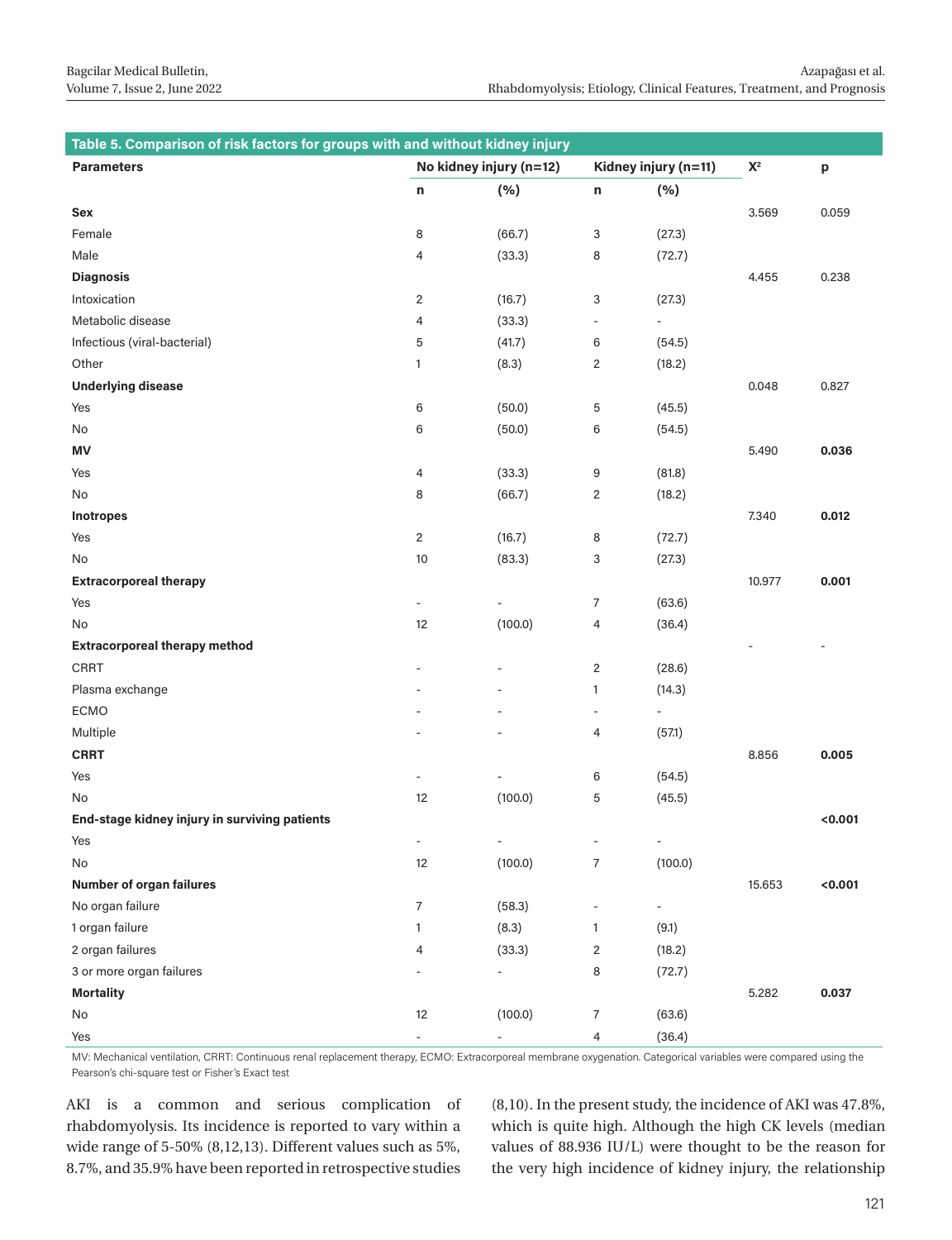| Bagcilar Medical Bulletin,   |  |
|------------------------------|--|
| Volume 7, Issue 2, June 2022 |  |

| Table 6. Comparison of risk factors for surviving and non-<br>surviving patients |                                  |         |                                 |         |       |       |
|----------------------------------------------------------------------------------|----------------------------------|---------|---------------------------------|---------|-------|-------|
| <b>Parameters</b>                                                                | <b>Mortality</b><br>$(-)$ (n=19) |         | <b>Mortality</b><br>$(+)$ (n=4) |         | $X^2$ | p     |
|                                                                                  | n                                | (%)     | n                               | (%)     |       |       |
| ΜV                                                                               |                                  |         |                                 |         | 3.725 | 0.104 |
| Yes                                                                              | 9                                | (47.4)  | 4                               | (100.0) |       |       |
| No                                                                               | 10                               | (52.6)  |                                 |         |       |       |
| <b>Inotropes</b>                                                                 |                                  |         |                                 |         | 6.295 | 0.024 |
| Yes                                                                              | 6                                | (31.6)  | 4                               | (100.0) |       |       |
| No                                                                               | 13                               | (68.4)  |                                 |         |       |       |
| <b>Extracorporeal therapy</b>                                                    |                                  |         |                                 |         | 4.542 | 0.067 |
| Yes                                                                              | 4                                | (21.1)  | 3                               | (75.0)  |       |       |
| <b>No</b>                                                                        | 15                               | (78.9)  | 1                               | (25.0)  |       |       |
| <b>Extracorporeal therapy method</b>                                             |                                  |         |                                 |         | 3.937 | 0.257 |
| <b>CRRT</b>                                                                      |                                  |         | $\overline{2}$                  | (66.7)  |       |       |
| Plasma exchange                                                                  | 1                                | (25.0)  |                                 |         |       |       |
| <b>ECMO</b>                                                                      |                                  |         |                                 |         |       |       |
| Multiple                                                                         | 3                                | (75.0)  | 1                               | (33.3)  |       |       |
| <b>CRRT</b>                                                                      |                                  |         |                                 |         | 6.008 | 0.040 |
| Yes                                                                              | 3                                | (15.8)  | 3                               | (75.0)  |       |       |
| <b>No</b>                                                                        | 16                               | (84.2)  | 1                               | (25.0)  |       |       |
| Stage of kidney injury                                                           |                                  |         |                                 |         | 7.532 | 0.038 |
| No kidney injury                                                                 | 12                               | (63.2)  |                                 |         |       |       |
| Stage 1 AKI                                                                      |                                  |         |                                 |         |       |       |
| Stage 2 AKI                                                                      | 2                                | (10.5)  |                                 |         |       |       |
| Stage 3 AKI                                                                      | 5                                | (26.3)  | 4                               | (100.0) |       |       |
| End-stage kidney injury in surviving patients                                    |                                  |         |                                 |         |       |       |
| Yes                                                                              |                                  |         |                                 |         |       |       |
| No                                                                               | 19                               | (100.0) |                                 |         |       |       |
| <b>Number of organ failures</b>                                                  |                                  |         |                                 | 6.613   | 0.049 |       |
| No organ failure                                                                 | 7                                | (36.8)  |                                 |         |       |       |
| 1 organ failure                                                                  | 2                                | (10.5)  |                                 |         |       |       |
| 2 organ failures                                                                 | 6                                | (31.6)  |                                 |         |       |       |
| 3 or more organ<br>failures                                                      | 4                                | (21.1)  | 4                               | (100.0) |       |       |

MV: Mechanical ventilation, CRRT: Continuous renal replacement therapy, ECMO: Extracorporeal membrane oxygenation, AKI: Acute kidney injury, categorical variables were compared using the Pearson's chi-square test or Fisher's Exact test

between CK values and kidney injury was not statistically significant in this study. Studies evaluating CK elevation as a predictive value for AKI have presented varying results. While a few studies carried out with adults (7,14) and one conducted with children (9) indicated a relationship between high CK levels and the development of AKI, other studies did not support that view (8,11,15). In the present study, there was no statistically significant relationship between very high CK levels and the development of AKI.

Watanabe (13) reported that AKI develops more frequently in children with dehydration, metabolic acidosis, severe muscle damage, and multiple organ failure. Studies carried out with adults showed that creatinine value was a predictive factor. However, this was not the case in studies with children (7,8,16,17). In the present study, high BUN, creatinine, uric acid, and PRISM score values were statistically significantly more common in patients with kidney injury than in patients who did not develop kidney injury. Ca level was found to be significantly lower among patients with AKI. The incidence of kidney failure was significantly higher in patients who needed mechanical ventilation, inotrope administration, or extracorporeal therapy and in patients with three or more organ failures compared to the other group. Therefore, this study suggests that kidney failure is associated with underlying diseases and multiple-organ failure rather than CK level.

Early recognition is essential to prevent AKI, and the basis of treatment is aggressive intravenous fluid resuscitation with correction of electrolyte abnormalities. Adjunctive therapies including the alkalization of urine, diuretics, and CRRT have been applied; however, there is controversy regarding the benefits of these treatment modalities (8). High-alkaline intravenous hydration therapy, diuretic therapy, and, when necessary, CRRT were applied for patients in the present study. The patients' responses to treatment were good. None of the surviving patients developed end-stage renal disease. In the literature, it is stated that aggressive fluid therapy, mainly when applied in the early period, has positive effects on the prognosis of the patients (8,17,18).

In a previous study, the degree of elevation of the CK level was not shown to predict mortality. Chronic kidney disease was found to be a rare complication of rhabdomyolysis in children requiring intensive care (3). Children's reported mortality rates were 7% to 10%, but all died secondarily to their underlying etiology and not due to rhabdomyolysis (11). Similar to the literature, no statistically significant correlation was found between high CK value and mortality in the present study. As in the literature, none of the patients developed chronic renal failure. However, when the patients who died are taken into consideration, it is seen that these patients needed inotropic and extracorporeal therapy and had stage 3 kidney failure. They also had three or more organ failures. The underlying cause of mortality for two of these patients was drug intoxication. These two patients, who were admitted after consuming serotonin reuptake inhibitor and Ca channel blocker, were brought